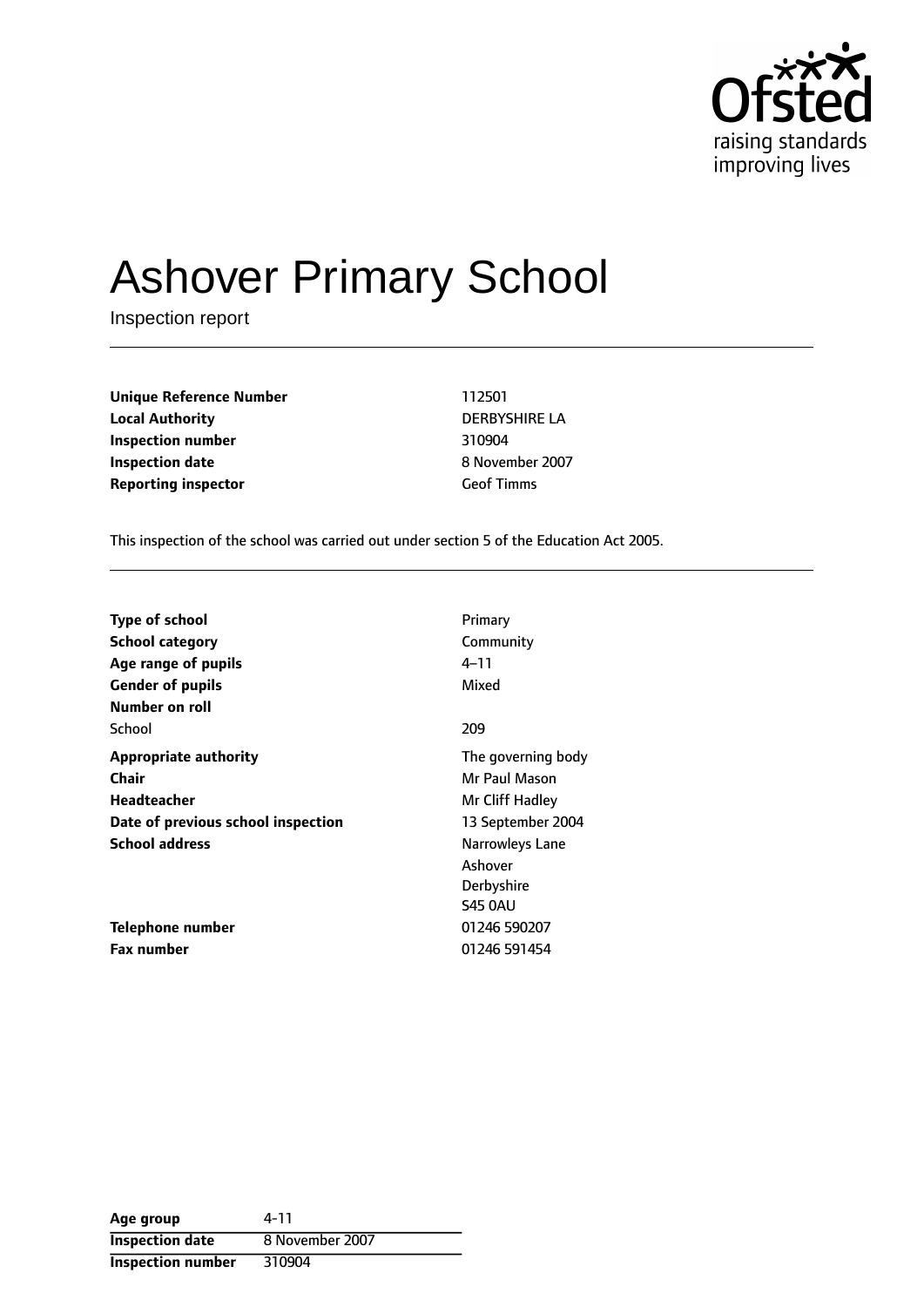.

This document may be reproduced in whole or in part for non-commercial educational purposes, provided that the information quoted is reproduced without adaptation and the source and date of publication are stated.

Further copies of this report are obtainable from the school. Under the Education Act 2005, the school must provide a copy of this report free of charge to certain categories of people. A charge not exceeding the full cost of reproduction may be made for any other copies supplied.

<sup>©</sup> Crown copyright 2007

Website: www.ofsted.gov.uk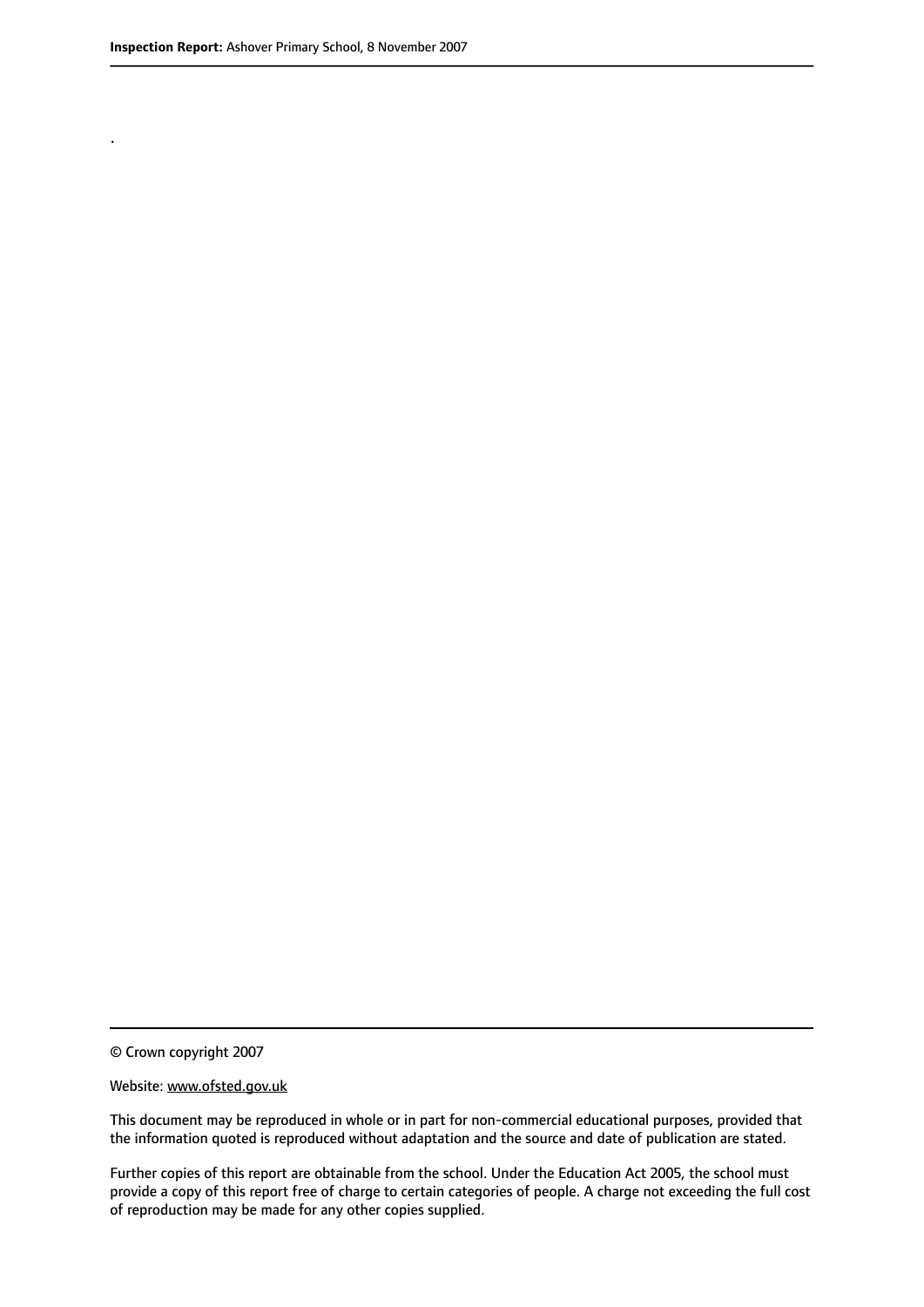# **Introduction**

The inspection was carried out by one Additional Inspector.

The Inspector evaluated the overall effectiveness of the school and investigated the following issues: what the school is doing to increase the number of pupils reaching higher levels in mathematics and science, and to raise the levels of boys' achievement; and how the staff check the performance of the school to support further improvement. In addition, the inspector investigated the reasons for the good results achieved by pupils with learning difficulties and/or disabilities. Evidence was collected from observing lessons and the quality of work produced, discussions with pupils and teachers and from data that the school uses to inform itself of its own practice. Other aspects of the school's work were not investigated in detail, and, although the school had underestimated how good some aspects were, the inspector found no evidence to suggest that the school's own assessments, as given in its self-evaluation, were not justified, and these have been included where appropriate in the report.

## **Description of the school**

Ashover Primary School is of broadly average size. It is over-subscribed and takes pupils from a wide area, to the south of Chesterfield. Very few pupils are entitled to free school meals. Almost all pupils are from White British backgrounds and no pupils have English as an additional language. The proportion of pupils with learning difficulties and/or disabilities is below average. Attainment on entry to the reception class varies but overall is broadly in line with that expected. The school has an on-site private Nursery and provides after-school care. Most pupils attend the Nursery before starting at the school.

The school has specialist status for information and communication technology (ICT) which enables it to provide support and advice to other schools. In addition, the school has the Basic Skills Award.

## **Key for inspection grades**

| Grade 1 | Outstanding  |
|---------|--------------|
| Grade 2 | Good         |
| Grade 3 | Satisfactory |
| Grade 4 | Inadequate   |
|         |              |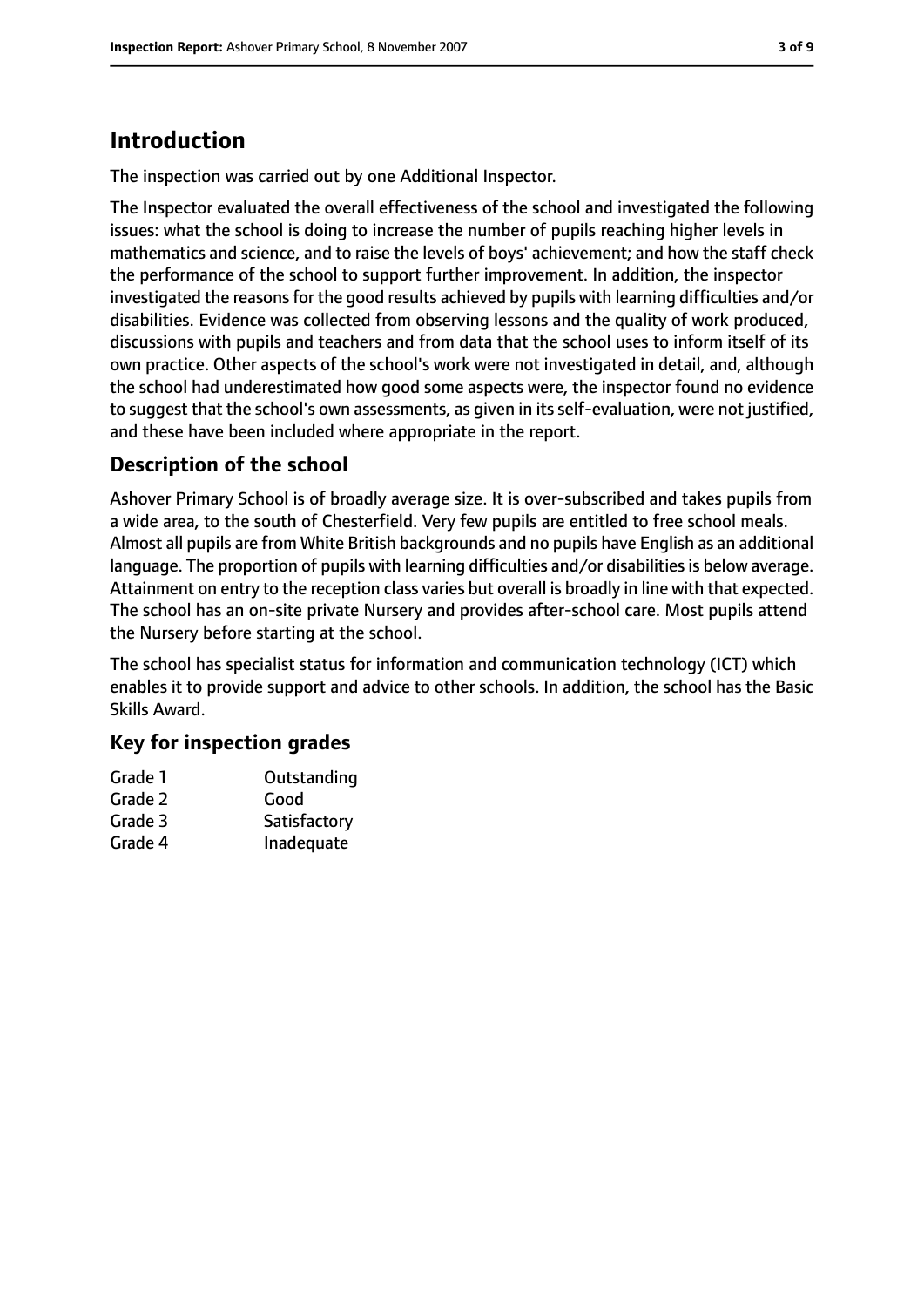## **Overall effectiveness of the school**

#### **Grade: 1**

Ashover Primary is an outstanding school. It provides pupils with an excellent start to their education and prepares them very well for secondary school and their future lives. It is a very caring school that challenges pupils well through detailed and effective target-setting, and the close monitoring of progress. This ensures that all pupils make excellent progress and achieve high standards. The school provides excellent value for money. Parents are very happy with the school. One wrote 'I feel my child is encouraged as an individual and is thriving in the learning environment'.

Whilst broadly average overall, children enter school with wide variations in the levels at which they are working. They often have weaknesses in their early writing skills, as well as strengths in their creative and number skills. They make good progress during the Reception year and most are starting to work at levels above those expected by the time they start Year 1. Through the rest of the school, pupils make outstanding progress and year-on-year achieve well above average standards. A major strength in the school is the progress made by pupils with learning difficulties and/or disabilities who often achieve levels well above those typically achieved by such pupils nationally. This picture of outstanding achievement is the result of good quality teaching and learning, and excellent leadership and management. By the time pupils leave the school, standards are well above average in English, mathematics and science, and in information and communication technology (ICT). The careful monitoring of progress means the school quickly recognises and addresses any underachievement, as happened recently with boys' writing, and in the lack of higher level grades in science and mathematics.

Pupils enjoy school greatly and this is evident in their lessons, their play and in talking to them. It is also apparent in the excellent attendance figures, which are consistently well above average. The very positive ethos of the school is supported by pupils' comments, such as, 'we all get on together'. When pupils are given responsibilities, they take them seriously. The school council is developing into a very articulate and effective body. It is having a positive impact on improving life at the school, and in leading money-raising events for a wide range of local and international charities. Pupils have an excellent awareness of how to keep themselves healthy and safe. Behaviour is excellent and pupils report that there is no bullying. All of this leads to excellent personal, spiritual, moral, social and cultural development.

The outstanding teaching and learning are the result of detailed planning, good levels of resources, excellent teamwork between staff and the creation of very effective relationships between teachers and pupils. Lessons are characterised by good pace and excellent question and answer sessions, in which all pupils take a full part. The school has developed a very effective team of teaching assistants who provide good quality support, especially for those with learning difficulties and/or disabilities, and sometimes for the higher attaining pupils. The school has created an excellent curriculum that is interesting and effective, where outstanding links are made between subjects such as, for example, in a history lesson on Ancient Greeks in which pupils used English and ICT when researching information. The curriculum is enriched by an excellent range of clubs, visits and visitors to the school.

The school provides pupils with outstanding care, support and guidance. This is evident in the challenging and supportive ethos found throughout the school. All statutory requirements regarding pupils' welfare are met and appropriate risk assessments, child protection and first aid arrangements are in place. The school checks thoroughly all adults who have contact with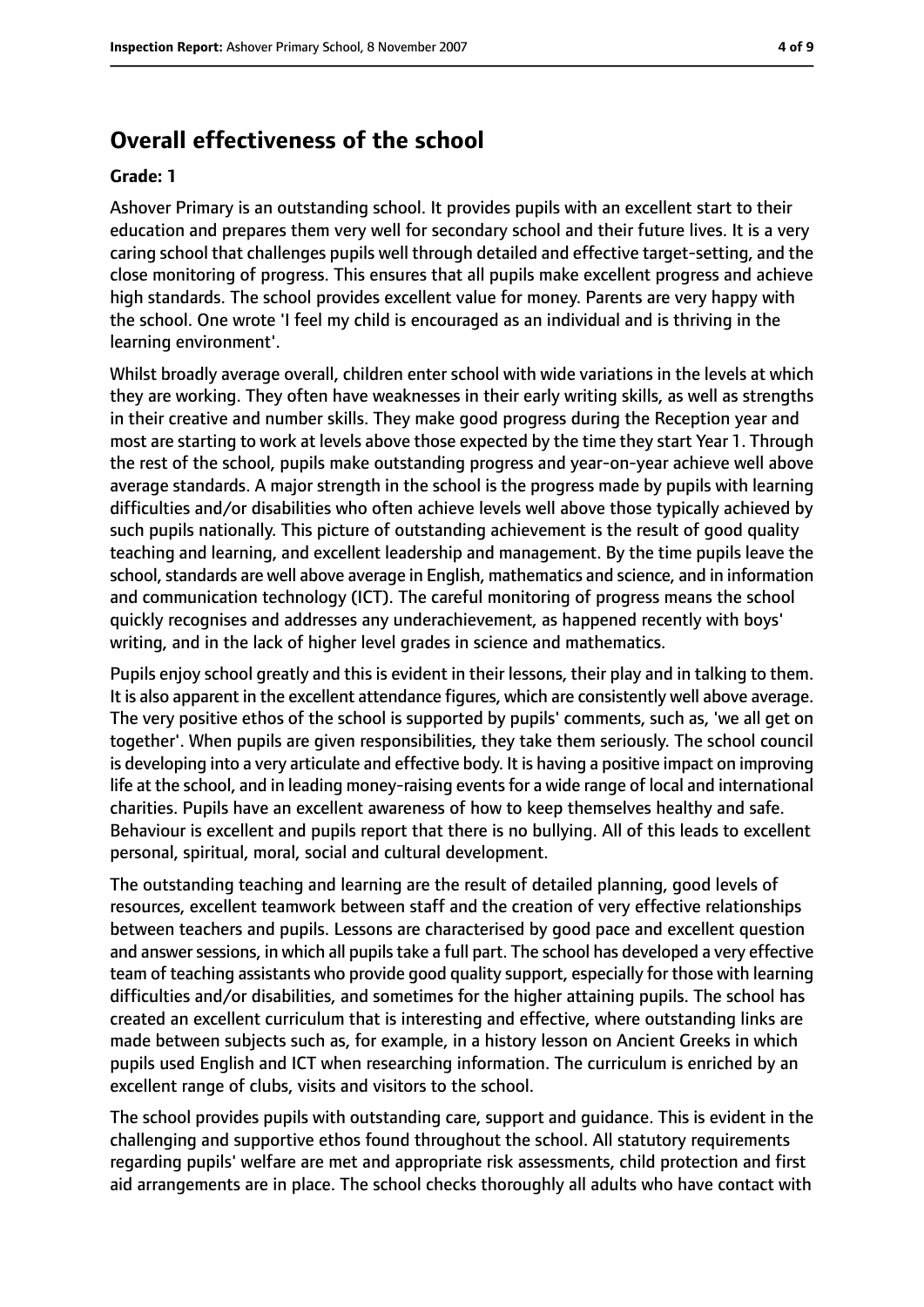pupils to ensure their suitability. Pupils with learning difficulties and/or disabilities are very well cared for and supported to ensure their excellent progress. The school is at an early stage of providing consistent support for the gifted and talented pupils but this is developing well. These pupils clearly enjoy opportunities to work together outside their day-to-day work. The major strength in this aspect of the school's work is the detailed assessment of pupils' progress. This includes excellent opportunities for pupils to assess their own progress and to develop their assessment skills by sharing their constructive thoughts on each other's work. The school has recently developed excellent monitoring systems and teachers are now able to see clearly, on a regular basis, how much progress pupils are making, especially in English and mathematics.

Leadership and management are outstanding and are the driving force behind the very effective provision and excellent achievement of pupils. The governing body is extremely knowledgeable and closely involved in the work of the school. Governors provide the school with a good level of challenge as well as support, and are very effective as 'critical friends'. They are especially successful in leading and seeing through major projects, such as the creation of after-school care and the Nursery building. The senior management team has continued to build successfully on the strengths evident during the previous inspection. The headteacher provides excellent leadership that is focused on maintaining and further improving high standards in basic skills and the core subjects. The senior staff work very well together, complementing each others' strengths, and provide excellent role models. The subject leadership is very effective. The school has detailed monitoring and evaluation systems that have a positive impact on classroom practice and the standards achieved. There are outstanding links with outside agencies through which the school further extends the expertise and experience of staff. The school knows itself well, although is overly modest when evaluating aspects of its work. Even so, this leads to the appropriate priorities for future development. Improvements made since the previous inspection show that, although currently successful, the school is not complacent and has an excellent capacity to improve further.

## **Effectiveness of the Foundation Stage**

#### **Grade: 2**

The school has recently started to update Foundation Stage provision, the curriculum planning and delivery to bring it more in line with national guidelines. This work is appropriate in order to make sure that the most recent expectations for the early years are met. Although these changes are at an early stage, improvements are already evident and the provision is now good. The curriculum currently provided is satisfactory but not always sufficiently appropriate given the ages of the children. Even so, most children make good progress. The governing body has been very active in funding and securing the Nursery on the school site. However, the links between Nursery and the Reception class are not yet strong enough to impact sufficiently on provision and children's progress. The Reception class is well resourced and the good teaching is appropriately focused on developing good learning skills and addressing the children's weaknesses when they start school.

## **What the school should do to improve further**

■ Develop the Foundation Stage provision by building closer links with the nursery and by ensuring the classroom experiences are better matched to the needs of children of this age.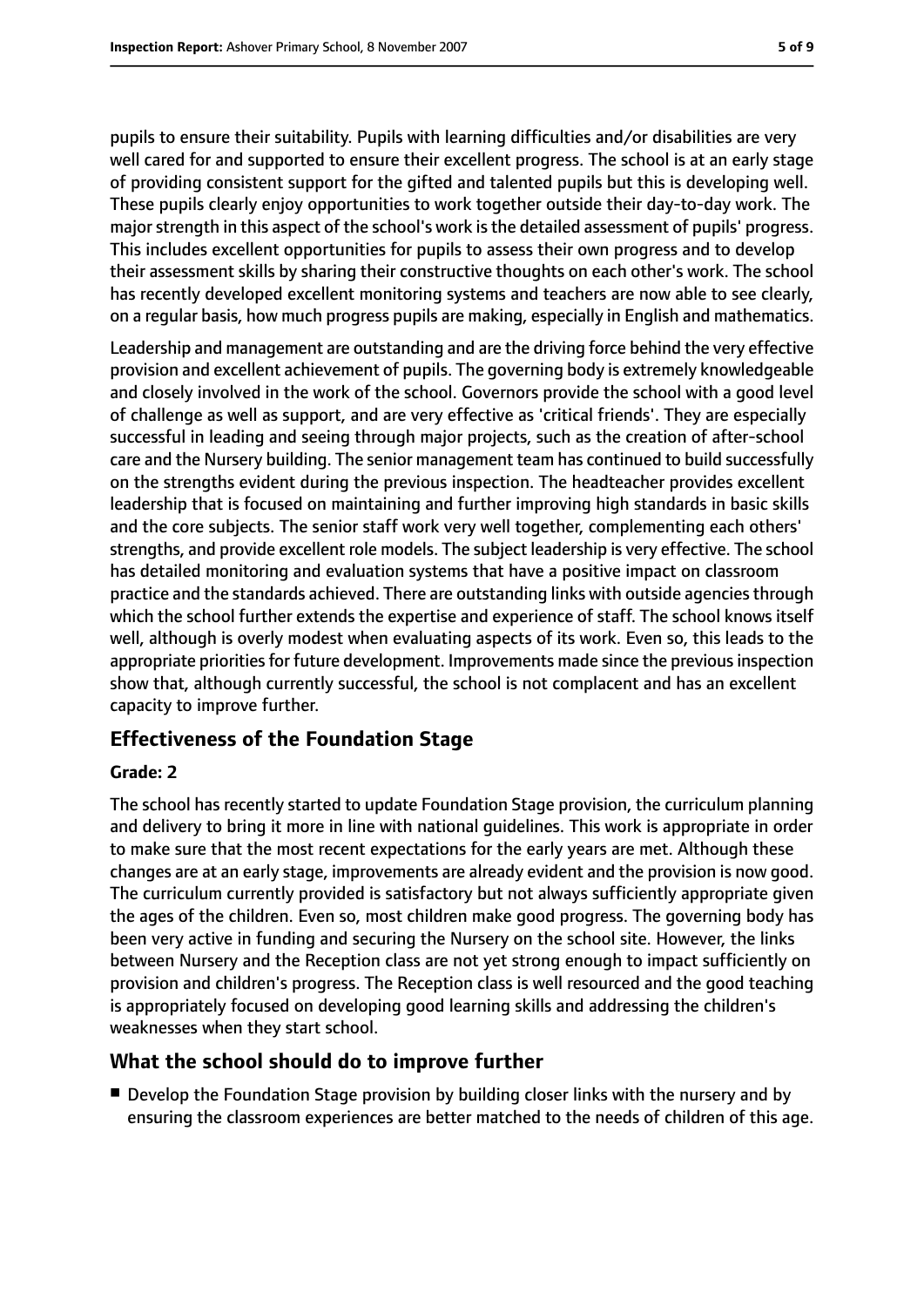**Any complaints about the inspection or the report should be made following the procedures set out in the guidance 'Complaints about school inspection', which is available from Ofsted's website: www.ofsted.gov.uk.**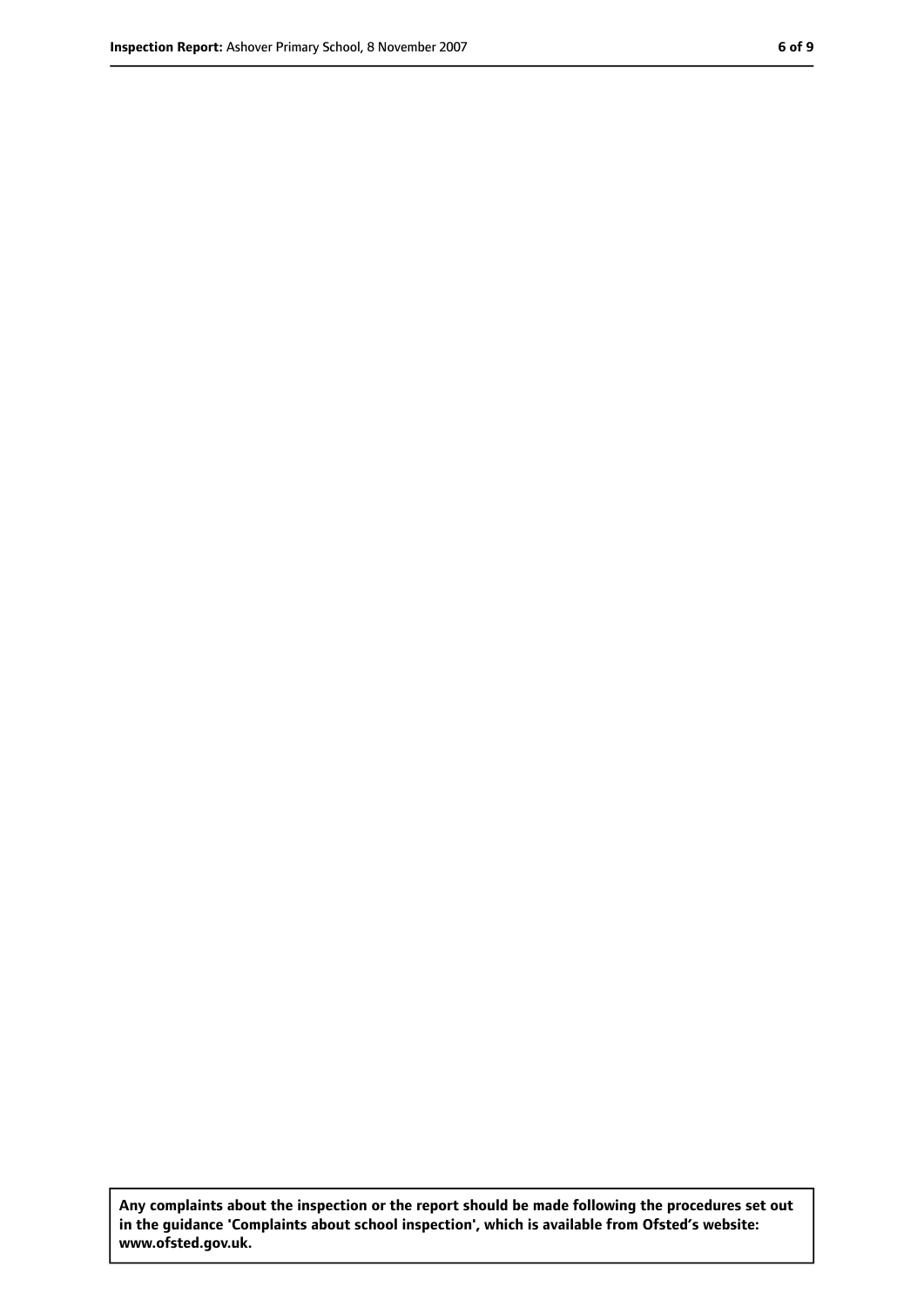#### **Annex A**

# **Inspection judgements**

| $^{\backprime}$ Key to judgements: grade 1 is outstanding, grade 2 good, grade 3 satisfactory, and | <b>School</b>  |
|----------------------------------------------------------------------------------------------------|----------------|
| arade 4 inadequate                                                                                 | <b>Overall</b> |

## **Overall effectiveness**

| How effective, efficient and inclusive is the provision of education, integrated<br>care and any extended services in meeting the needs of learners? |     |
|------------------------------------------------------------------------------------------------------------------------------------------------------|-----|
| Effective steps have been taken to promote improvement since the last<br>inspection                                                                  | Yes |
| How well does the school work in partnership with others to promote learners'<br>well-being?                                                         |     |
| The effectiveness of the Foundation Stage                                                                                                            |     |
| The capacity to make any necessary improvements                                                                                                      |     |

### **Achievement and standards**

| How well do learners achieve?                                                                               |  |
|-------------------------------------------------------------------------------------------------------------|--|
| The standards <sup>1</sup> reached by learners                                                              |  |
| How well learners make progress, taking account of any significant variations between<br>groups of learners |  |
| How well learners with learning difficulties and disabilities make progress                                 |  |

## **Personal development and well-being**

| How good is the overall personal development and well-being of the<br>learners?                                  |  |
|------------------------------------------------------------------------------------------------------------------|--|
| The extent of learners' spiritual, moral, social and cultural development                                        |  |
| The extent to which learners adopt healthy lifestyles                                                            |  |
| The extent to which learners adopt safe practices                                                                |  |
| How well learners enjoy their education                                                                          |  |
| The attendance of learners                                                                                       |  |
| The behaviour of learners                                                                                        |  |
| The extent to which learners make a positive contribution to the community                                       |  |
| How well learners develop workplace and other skills that will contribute to<br>their future economic well-being |  |

## **The quality of provision**

| How effective are teaching and learning in meeting the full range of the<br>learners' needs?          |  |
|-------------------------------------------------------------------------------------------------------|--|
| How well do the curriculum and other activities meet the range of needs<br>and interests of learners? |  |
| How well are learners cared for, quided and supported?                                                |  |

 $^1$  Grade 1 - Exceptionally and consistently high; Grade 2 - Generally above average with none significantly below average; Grade 3 - Broadly average to below average; Grade 4 - Exceptionally low.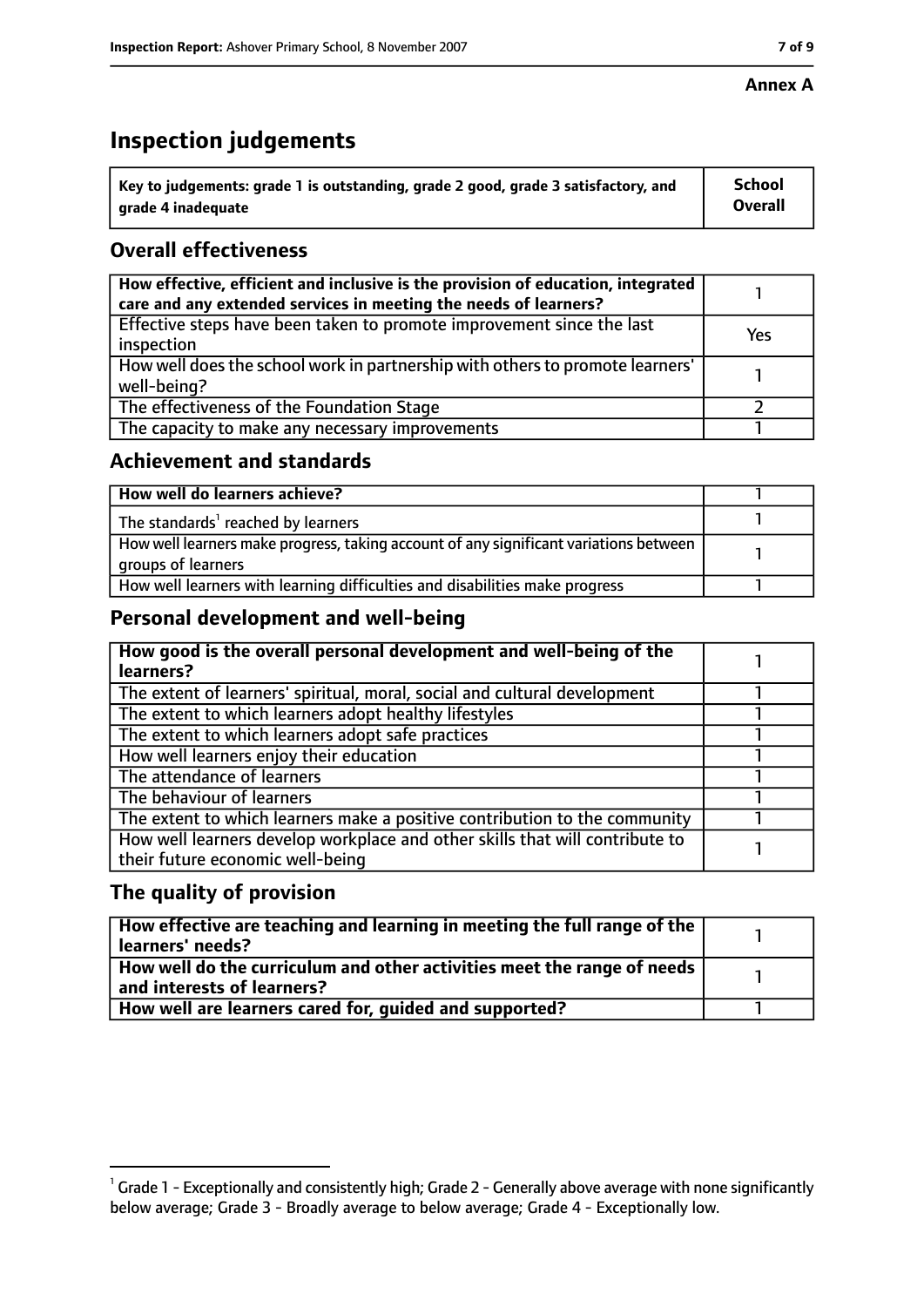# **Leadership and management**

| How effective are leadership and management in raising achievement<br>and supporting all learners?                                              |     |
|-------------------------------------------------------------------------------------------------------------------------------------------------|-----|
| How effectively leaders and managers at all levels set clear direction leading<br>to improvement and promote high quality of care and education |     |
| How effectively leaders and managers use challenging targets to raise standards                                                                 |     |
| The effectiveness of the school's self-evaluation                                                                                               |     |
| How well equality of opportunity is promoted and discrimination tackled so<br>that all learners achieve as well as they can                     |     |
| How effectively and efficiently resources, including staff, are deployed to<br>achieve value for money                                          |     |
| The extent to which governors and other supervisory boards discharge their<br>responsibilities                                                  |     |
| Do procedures for safequarding learners meet current government<br>requirements?                                                                | Yes |
| Does this school require special measures?                                                                                                      | No  |
| Does this school require a notice to improve?                                                                                                   | No  |